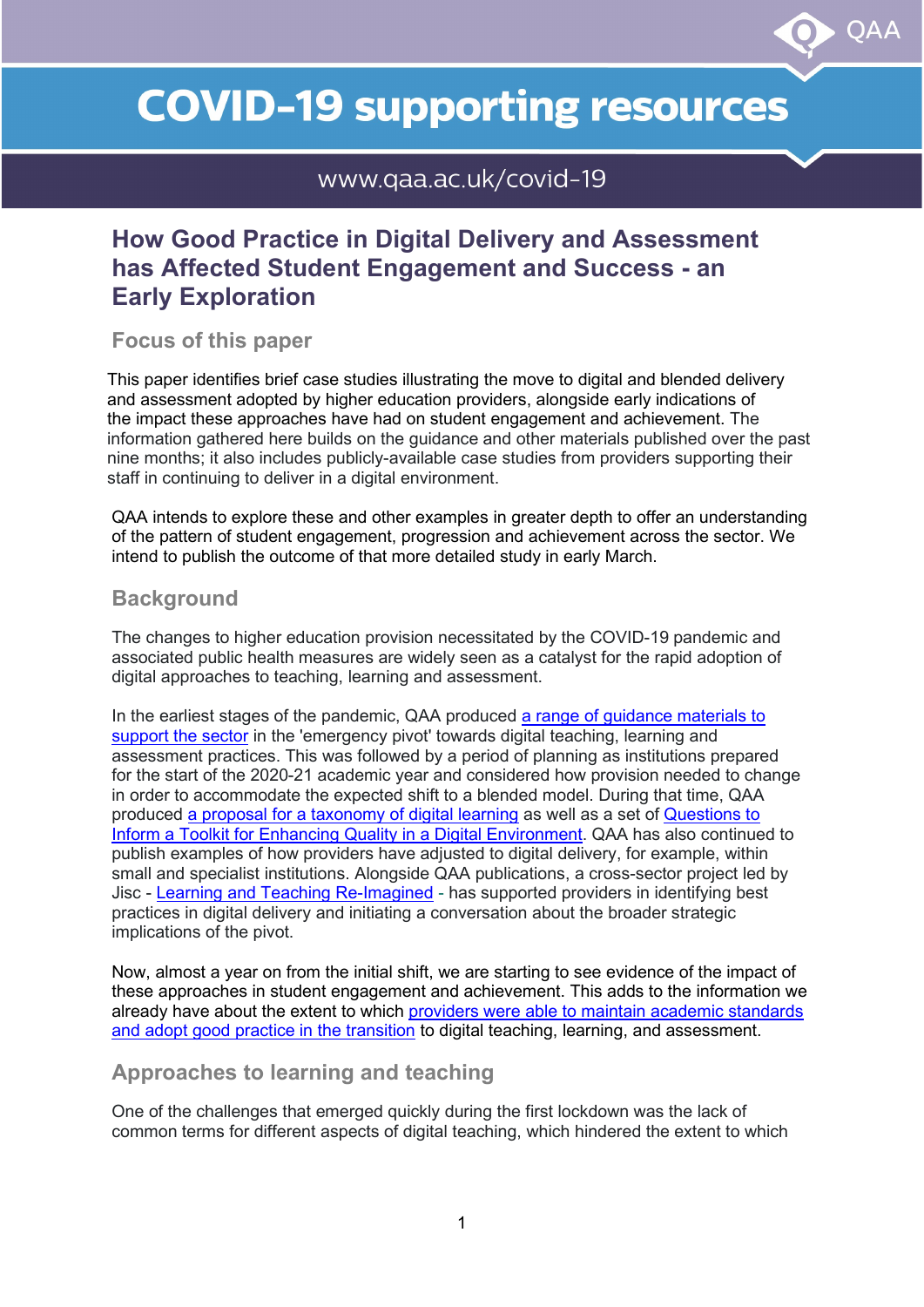different approaches might be discussed or compared. The QAA report, [Building a](https://www.qaa.ac.uk/docs/qaa/guidance/building-a-taxonomy-for-digital-learning.pdf)  [Taxonomy for Digital Learning,](https://www.qaa.ac.uk/docs/qaa/guidance/building-a-taxonomy-for-digital-learning.pdf) published in June 2020, proposed a broad classification of five kinds of digital experience or engagement. This paper will use these proposed categories as a lens through which to view a range of good practices in digital learning adopted by teaching staff, both in the 'emergency pivot' of spring 2020 and the first part of 2020-21. The five categories of digital experience are as follows:

- **Passive:** Courses are designed with onsite delivery in mind and digital components are not intended to form any part of the student experience. Even before the lockdown, such courses were rare in UK higher education.
- **Supportive:** Teaching and learning activities are primarily engaged with onsite, but some support materials are available digitally. Students are not required to access the latter but may choose to do so. Broadly speaking, this characterised a significant proportion of courses in the UK pre-Covid.
- **Augmented:** Digital aspects of learning are a core part of the student's experience of the course and are intended to *enhance* their experience of onsite provision. Engaging with digital materials is required, but the extent of that engagement depends on the subject and the type of learning activity.
- **Interactive:** Digital teaching and learning activities are the primary means of engaging with the course and other students. Some teaching or support may be available onsite but engaging with these activities is a matter of student choice, not a requirement. This is similar to the blended learning position adopted by many UK institutions in the first term of 2020-21.
- **Immersive:** Teaching and learning activities are almost exclusively digital. This has become the default position for most courses during Covid-related lockdowns.

Over the course of 2020, there was a shift from the supportive/augmented part of the spectrum towards immersive and interactive approaches. It is worth noting that the specific choice of approach was, and continues to be, determined largely by external circumstances, primarily public health restrictions. Nonetheless, this transition allows us to highlight examples of good digital practice from across the sector. The following brief case studies, based on publicly-available materials, are intended to illustrate some of the imaginative choices made in order to deliver quality teaching and learning, along with their impact on student engagement and achievement.

# **Augmented to immersive to interactive**

Prior to the pandemic, the Active Blended Learning model was central not just to the design of courses at the University of Northampton, but to the design of its new campus as well. With only a single lecture theatre onsite, students were already expected to review digital materials and lectures prior to face-to-face small group sessions. As a result, the transition from augmented to immersive digital engagement during the first lockdown was relatively smooth. For example, an employability skills module taken by 400 students was taken online. Instructors introduced regular polls in the virtual classroom to monitor attendance, reduced the length of individual activity sessions, and gave students the opportunity to attend final sessions in the evening as well during the day. Attendance rates were higher than for the face-to-face approach and subsequent assessment pass rates increased from 64% to 83% [\(Learning and teaching reimagined,](https://www.jisc.ac.uk/sites/default/files/ltr-report-change-and-challenge-for-students-staff-and-leaders-aug-2020.pdf) pp 25-26). For the autumn semester, the University went back to blended learning, with a goal of at least two hours of on-campus contact time for each student. Students had the [choice of attending synchronous sessions in](https://blogs.northampton.ac.uk/learntech/2020/10/14/student-reflections-on-hyflex/)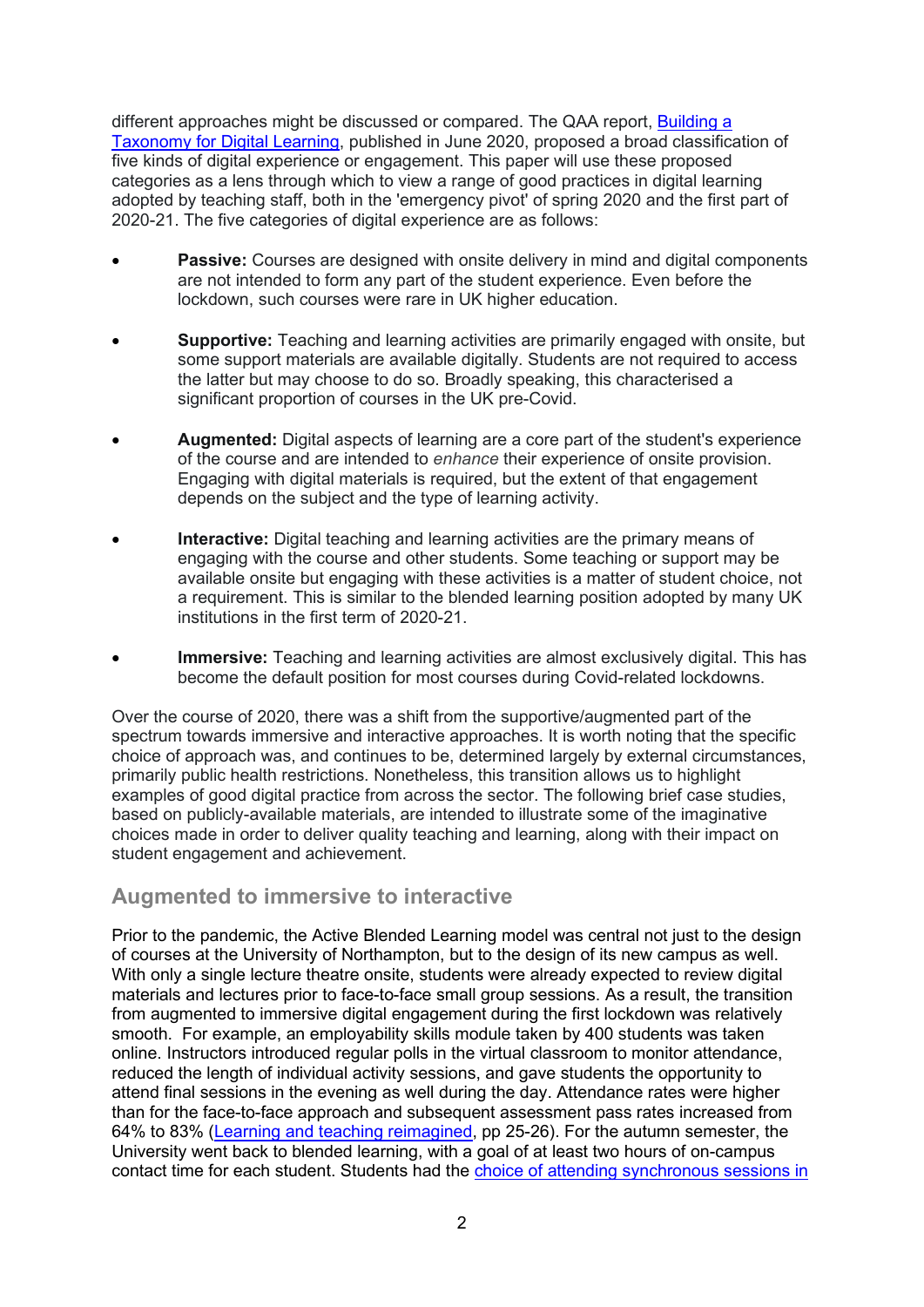[person or online,](https://blogs.northampton.ac.uk/learntech/2020/10/14/student-reflections-on-hyflex/) with some commenting that they found the latter option useful in combination with the use of virtual breakout rooms.

# **Course redesign for an interactive experience**

At University College London, core modules for 2020-21 programmes were made available for full online access so that students would have the choice of attending onsite or studying remotely. In one example, as part of the redesign, lecture content for the compulsory module - Theories and Models of Behaviour Change on the MSc Behaviour Change course - was [reviewed and separated into shorter standalone sections](https://www.ucl.ac.uk/teaching-learning/case-studies/2020/oct/chunking-lectures-shorter-meaningful-recordings-online-delivery) linked to specific learning objectives for each week. The sections were recorded as audio comments for individual PowerPoint slides, making it easy to rearrange sections as the module structure was refined over the summer.

Students combined the mini-lectures with essential reading and contributed to online discussion boards ahead of synchronous two-hour seminar sessions in breakout groups. The comments from discussion boards allowed the lecturer to proactively tailor each session, ensuring the learning objectives were met by every student. The 'mini-lecture' content also made it easy for the instructor to signpost students to the components of greatest relevance to them, which helped address the challenge of a mixed student audience from a variety of disciplinary backgrounds. Academic staff commented on high levels of online engagement from students.

## **Parallel interactive sessions for in-person and remote students**

The University of Bath has developed a set of guidelines known as the 'Bath Blend' intended to inform the design of courses combining asynchronous independent learning, live online interactive sessions, and in-person time. [In one implementation,](https://stevecayzer.com/2020/12/17/from-here-to-there-reflections-on-a-semester-of-the-bathblend/) the independent learning component included a game relevant to the course and short, five-minute videos tied to learning outcomes. The in-person sessions were used as opportunities to encourage social interaction between learners, with in-depth activities focused on practical skills (including soft skills such as communication). Interestingly, the lecturer found it difficult to create a good experience for hybrid (mixed remote and in-person) teams and set up a separate session for those unable to attend physically, which was timetabled at the same time and supported by a dedicated facilitator. The weekly live, online, interactive sessions, which included the full cohort, followed the flipped learning model with a focus on assignments, with a ratio of 15 minutes of recorded content to one hour of contact time, including facilitated team work on summative assessments. For these sessions, the course saw 100% attendance at the end of term, which had never happened for 'traditional' onsite delivery.

#### **Examples of student feedback:**

'In-Person Time sessions were interactive and fun, we loved meeting everyone and socialising. Best parts of the week.'

'Breakout Rooms: Allows you to mix with others and gives an opportunity for people to get comfortable working together.'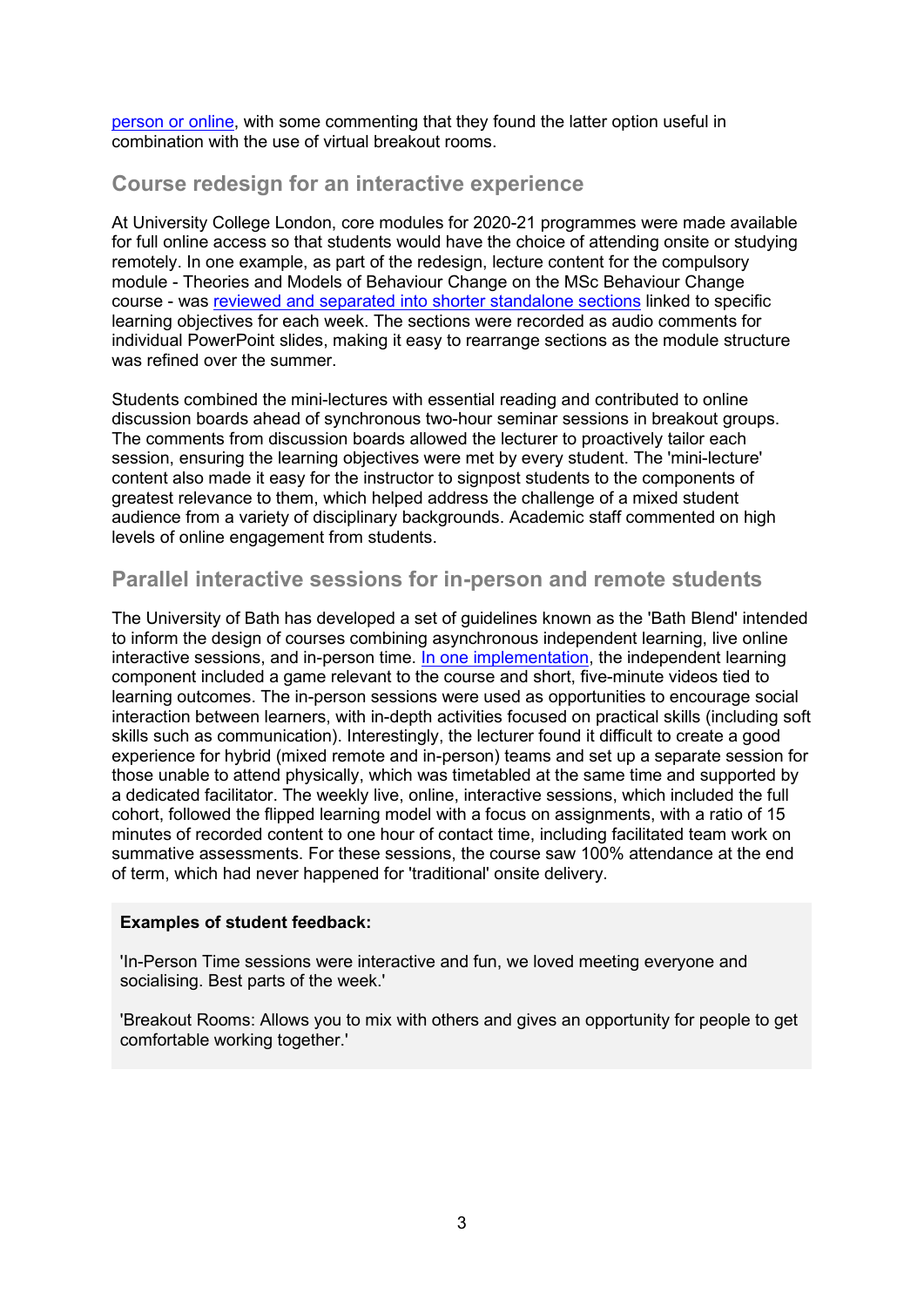# **Replacing fieldwork with immersive engagement**

Adapting courses with significant practical components, such as lab or fieldwork, presented significant challenges in terms of good digital practice. Providers have shown great creativity and agility in designing alternative ways to help students achieve the same and, in some cases, additional learning outcomes.

At the University of York, the Department of Environment and Geography [replaced a field](https://www.slideshare.net/RichardM_Walker/rethinking-teaching-practice-instructional-redesign-for-the-next-academic-year)  [trip to Tenerife with an online module exploring pollution in York,](https://www.slideshare.net/RichardM_Walker/rethinking-teaching-practice-instructional-redesign-for-the-next-academic-year) delivered through the virtual learning environment (VLE). The new module focused on a similar set of learning objectives around experimental design and data collection and analysis, supplementing them with an understanding of pollution pressures at a systems level and a clear presentation of results in a conference-type context. Pre-recorded talks were combined with a live Q&A session, a workshop with breakouts, individual project support sessions and a one-day conference at the end of the module.

A number of providers used 'dry labs' (for example, virtual simulations), in many cases building on prior experience of pre-lab work. [Open University saw an additional 10,000 users](https://altc.alt.ac.uk/summit2020/sessions/a-096/) access its OpenSTEM laboratory resources, which include both virtual experiments and the ability to control remotely a set of instruments physically located on the Open University's campus.

The same approach of using digital resources to replace hands-on experiences was taken by University College London's (UCL) School of Architecture. The MA in Architecture and Historic Urban Environments course at UCL includes a Survey of London module where students go on walking tours of the city that introduce them to new research methods and techniques. Module conveners received funding from UCL to hire a team of student interns to [safely create video footage of different sites in London](https://www.ucl.ac.uk/teaching-learning/case-studies/2020/oct/connected-learning-interns-collaborate-staff-move-london-based-module-online) during the summer, to be combined with city sounds, archive materials, and narration by staff. The teaching materials were of high quality and will also be used by other staff in the school, for example, on the 'Making Cities' BSc module.

Where the learning outcomes of practical components could not be reasonably replicated, providers have, in many cases, followed QAA guidance in delaying those elements of courses, promising access to the campus in the summer months or suggesting that opportunities will be available to complete these elements in subsequent years or, [in the](https://wonkhe.com/blogs/how-do-you-solve-a-problem-like-a-final-year-show/)  case of one [alternative provider,](https://wonkhe.com/blogs/how-do-you-solve-a-problem-like-a-final-year-show/) shifting the summer break period to winter in order to extend teaching time expected in later months.

## **Seamless shift to immersive delivery**

The University of Leeds was in a strong position to transition to online learning thanks to a good IT infrastructure that could scale quickly. The University recruited a taskforce of 30 students to support staff and provide live technical support during teaching to minimise disruption. Lectures were replaced with a flipped approach with weekly pre-recorded video snippets of up to 15 minutes in length, with [transcripts provided for accessibility,](https://digitalpractice.leeds.ac.uk/student-centred-learning-providing-a-clear-structure-and-weekly-learning-journey/) and regular (weekly or fortnightly) live online sessions with quizzes and breakout groups. Workshops, that had previously been face-to-face, were [moved to Teams,](https://digitalpractice.leeds.ac.uk/redesigning-modules-for-online-and-hybrid-teaching/) with individual breakout channels and shared notebooks for each student group.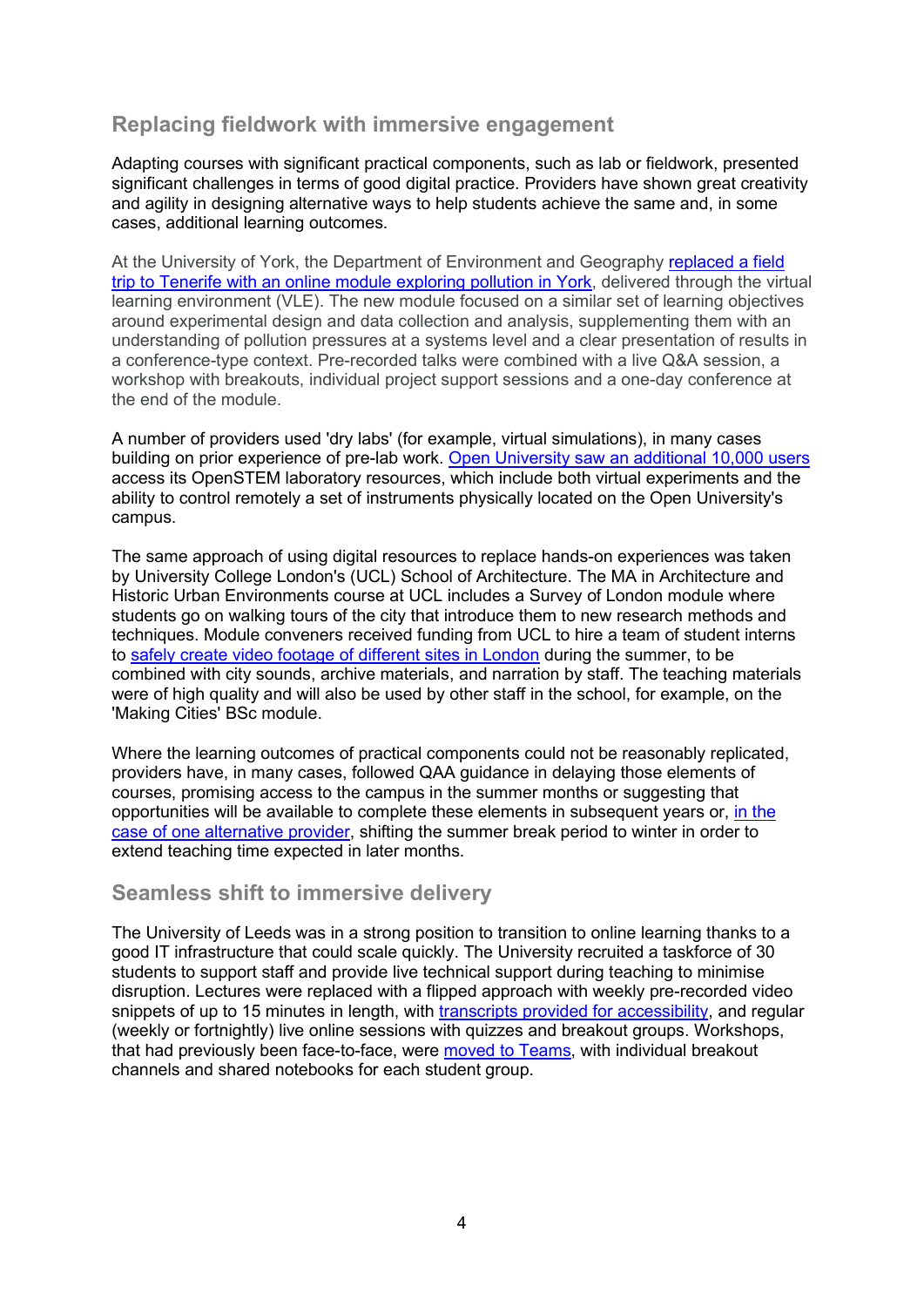#### **Examples of student feedback:**

'The transfer to on-line learning has been rather smooth for this module. The mix of live and pre-recorded material/sessions seems to have worked well.'

'Online learning was great as lectures were pre-recorded meaning they were concise but the information was clear.'

'The lecturer was very enthusiastic and always happy to answer questions in and after classes. The online classes were also well-prepared and of high quality.'

## **Alternative assessments**

[The future of assessment: five principles, five targets for 2025](https://www.jisc.ac.uk/reports/the-future-of-assessment) report published by Jisc shortly before the start of the Covid pandemic, highlighted the continued reliance of many UK providers on paper-based invigilated examinations. The restrictions introduced in spring 2020, and those in place at the time of writing, have made such exams impossible to hold. As a result, we have seen the emergence of a range of alternative assessment methods based on digital technology. This section provides a brief survey of the most common ones. Many providers opted to replicate, as closely as possible under the circumstances, the traditional model. In particular, PSRB requirements meant that for some courses, the conditions under which examinations were sat, were more restrictive and mirrored pre-pandemic practices. In other cases, time restrictions were used to ensure that all students sat the exam in broadly the same time period, guarding against possible academic misconduct, while accommodating individual student needs and the fact that many international students were sitting the exams in different time zones.

## **Invigilated online exams**

In a number of cases, providers used online proctoring tools in order to validate the identity of students sitting exams. This was often linked to professional, statutory and regulatory body (PSRB) requirements, as in the case of Heriot-Watt University which was required by a PSRB to put in place online invigilation for one course but otherwise used assessments which students could undertake away from the campus and submit via the VLE, without invigilation. (Case study available to QAA Members.)

The University of London conducted [25,000 remote digital exams in three months,](https://london.ac.uk/news-and-opinion/centre-distance-education/practising-putting-110000-examinations-online) using a mix of AI and video proctoring, where it assessed there was a need for invigilation based on professional body requirements. Prior to starting the assessment, the University engaged with candidates in a series of tests, gathering feedback and developing a detailed FAQ. QAA is engaged in activity to explore the benefits and challenges of using digital proctoring. While there are examples of successful and secure arrangements being put in place, there are also implications for student privacy and concerns about the experience of sitting such exams. The British Medical Association, for example, [has called for a review into the](https://www.bma.org.uk/news-and-opinion/call-for-review-into-sjts)  [handling of online situational judgement tests](https://www.bma.org.uk/news-and-opinion/call-for-review-into-sjts) for medical students, following reports of unfair treatment and errors in the system.

## **Timed online exam without proctoring**

Where existing exam questions were already foucsed on higher-order thinking skills as opposed to recall, a closed-book timed exam could be converted to a timed digital exam sat within the same time frame but without invigilation.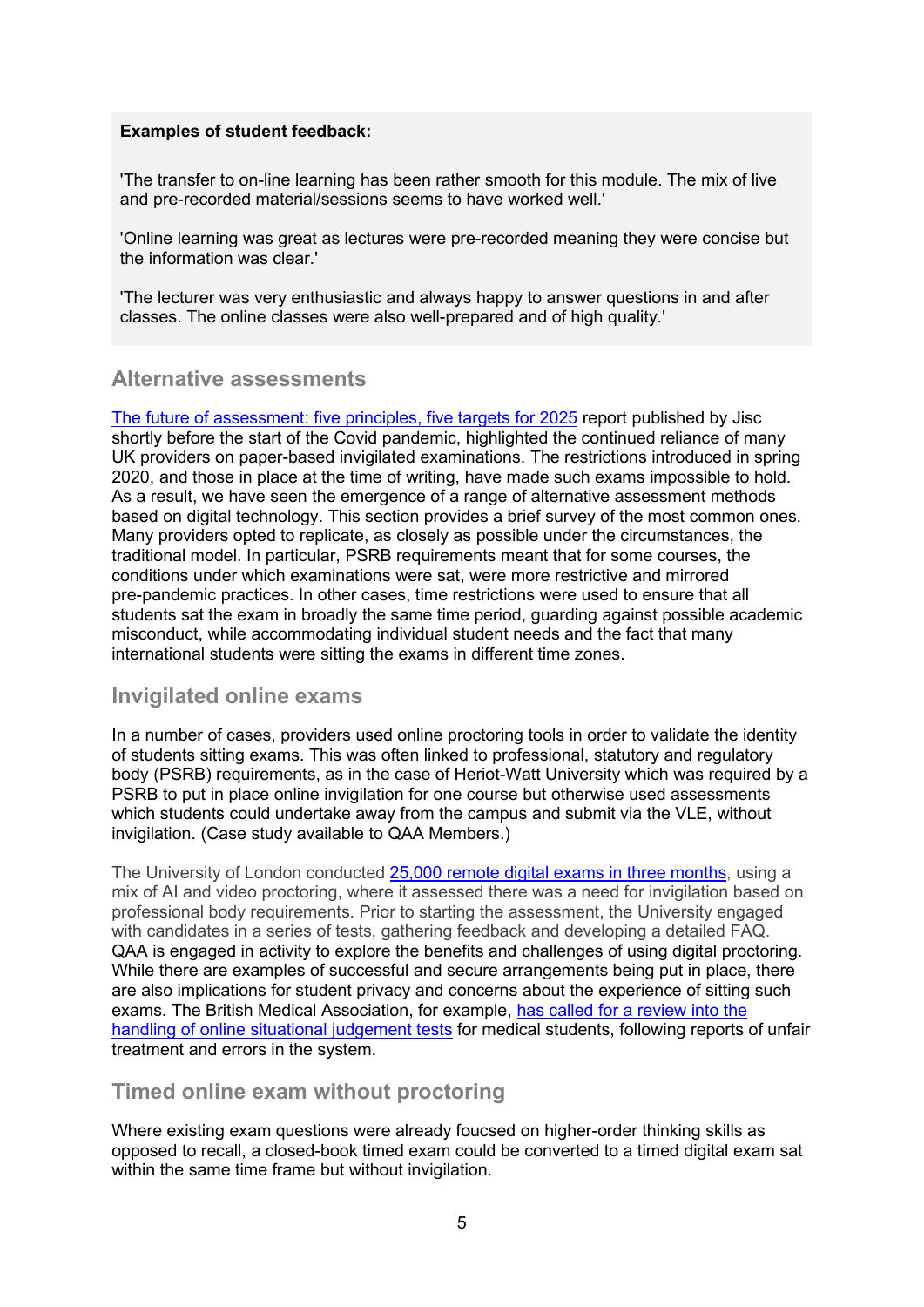At Imperial College London, a [three-hour exam was converted to a time-restricted](http://www.imperial.ac.uk/staff/educational-development/teaching-toolkit/remote-online-learning/case-studies/converting-face-to-face-exams-into-timed-remote-assessments-tras/)  [assessment](http://www.imperial.ac.uk/staff/educational-development/teaching-toolkit/remote-online-learning/case-studies/converting-face-to-face-exams-into-timed-remote-assessments-tras/) on Blackboard. Questions were checked by two additional academics to ensure they could not be tackled without a grasp of the subject matter and students were instructed to address these in the form of a 'closed-book' exam. Questions based on research papers were adjusted to make the source unidentifiable. The resulting grade profile was similar to previous years, with top marks scored by the best performers on the module. The provider confirmed that no misconduct was detected.

In some cases, PSRB requirements meant that a tighter time window needed to be adopted. For example, Coventry University reduced the 16-hour window it instituted for most assessments to a four-hour slot within the 16-hour window where professional body requirements called for it.

## **Open book assessments within a larger time window**

A significant proportion of providers have settled for open-book, take-home assessments sat within 24 or 48 hours. The longer time frame has been allowed to account for reasonable adjustments as well as time zone differences for international students. In at least one case, the window was as long as seven days.

University College of Estates Management (UCEM) set the deadline for submissions at 10.00 on the day that the summative assessment would normally be sat, and [released the](https://www.jisc.ac.uk/membership/stories/smooth-transition-for-students-taking-exams-at-home-06-aug-2020)  [papers a week before the deadline.](https://www.jisc.ac.uk/membership/stories/smooth-transition-for-students-taking-exams-at-home-06-aug-2020) The reasoning behind this was to ensure that its students - online learners - could complete the assessment around other pressures they might be facing due to competing commitments or the pandemic. UCEM staff also developed clear marking templates to ensure consistent feedback. VLE data showed an increase in the number of submissions relative to previous years.

Student feedback indicated that learners saw advantages and disadvantages to the take-home exams, as [surveys carried out at Heriot-Watt University indicated.](https://lta.hw.ac.uk/wp-content/uploads/THEs-The-student-perspective.pdf) There was a strong need for very clear instructions and communication about how these would be marked, and how long students were supposed to spend on them; appreciation of the more authentic nature of questions; a small number of concerns around the potential for misconduct; and reflections on the reduced stress of a longer time window, counterbalanced with the usual difficulties of digital teaching, learning and assessment provision at home.

## **Assignments and coursework**

In many cases, providers opted for assessment through assignments or coursework linked to the course learning outcomes. These could take a range of forms, and occasionally [required providers to be more flexible](https://www.jisc.ac.uk/reports/assessment-rebooted) about the kinds of submissions they could expect. For example, Arts University Bournemouth recognised that final submissions for some courses may suffer from lack of access to industry-standard equipment - such as, printers on campus - and encouraged instead the submission of digital print-ready images [\(Assessment rebooted report,](https://repository.jisc.ac.uk/7854/1/assessment-rebooted-report.pdf) p 13). Other adjustments for technology needed to be made, such as extra time added to STEM take-home exams where photos of handwritten notes needed to be photographed and uploaded to the system [\(Assessment rebooted report,](https://repository.jisc.ac.uk/7854/1/assessment-rebooted-report.pdf) p 18).

At Derby, the Centre for Excellence in Learning and Teaching has been encouraging the use [of video submissions](https://celt.wp.derby.ac.uk/using-video-within-your-student-assessments/) as an assessment tool, with positive student feedback (see examples below).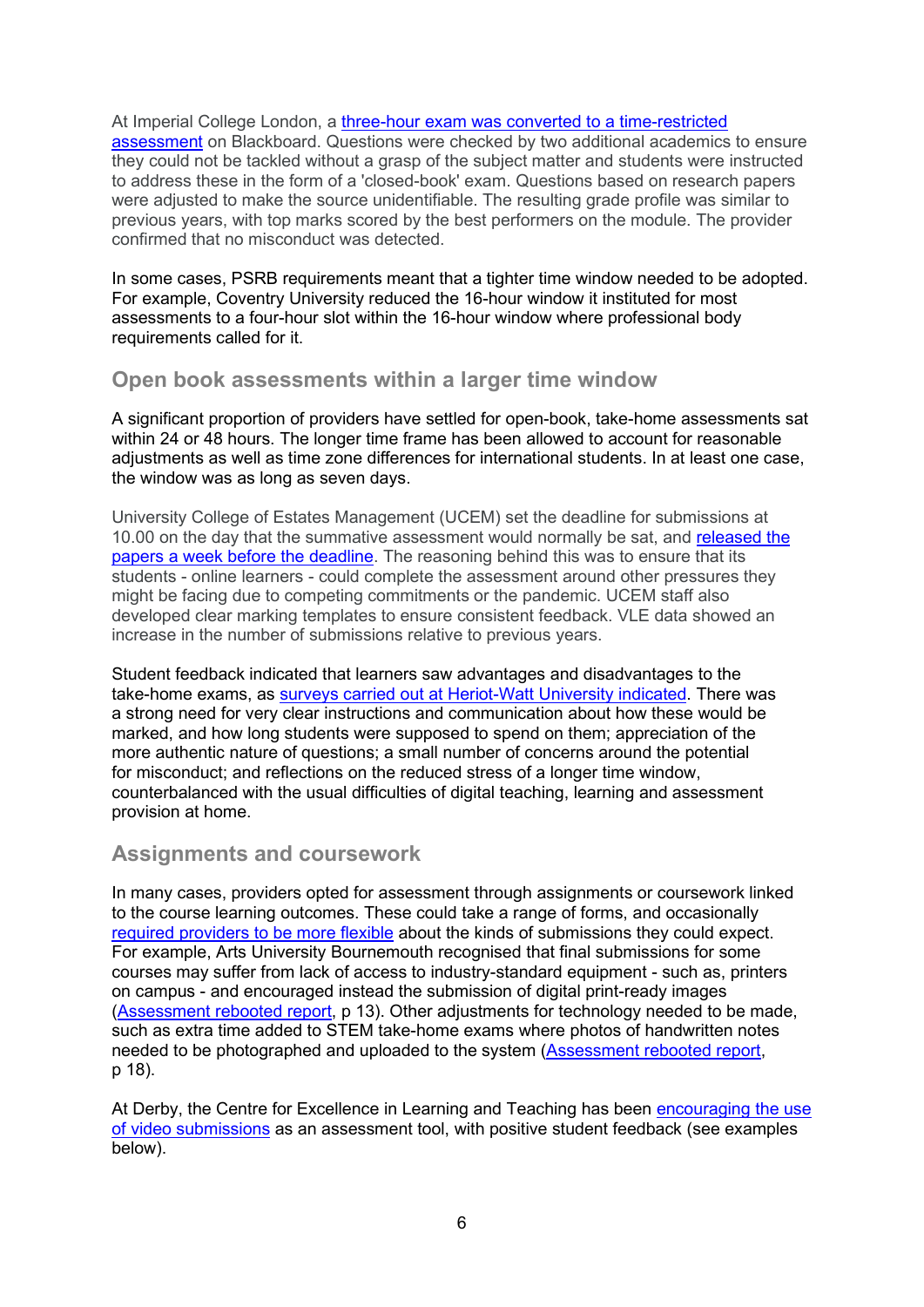#### **Examples of student feedback**

'I like the fact I was challenged to be creative. This is something I thought I would hate, but it was actually fun.'

'Enabling me to expand on my skills and develop my confidence when working in groups.'

# **Conclusion**

As would be expected, a variety of approaches have been adopted in the move to digital learning, teaching and assessment provision within UK higher education over the course of the past year.

It is worth noting that even outside the practical or lab-based courses, there are challenges that can negatively affect the student experience, including: digital poverty and lack of access to study spaces; the growing mental health toll that the pandemic exerts on students and staff; and the lack of digital skills or shortage of the specific support needed for effective translation of pedagogy to the new model.

In spite of these challenges, there is an abundance of examples of the transition being made effectively with positive impacts on student engagement and achievement. Some common themes emerge:

- When using pre-recorded video content, shorter pieces (up to 15-20 minutes) linked directly to learning outcomes and scaffolding knowledge for students are effective tools. A consistent and clear structure, communicated to students in advance, helped maintain engagement and received positive feedback.
- Students appreciate the use of breakout rooms, quizzes, engagement through chat and other interactive elements made possible with online learning; qualitative evidence indicates some students, who might otherwise remain quiet, are more comfortable participating in these activities.
- Where practical elements could not be delivered, redesigning modules to focus on the same or very similar learning outcomes helped maintain academic standards (for example, by providing students with the data they would collect during a field trip to help develop data analysis skills).
- The pandemic period saw increased engagement with student unions and student representatives, as well direct collaboration with students on the transformation and digital delivery of courses, helping to create study materials or provide digital skills support and training for teaching staff.

From an assessment perspective, while 'no detriment' (or similar) policies were used in the 2019-20 academic year by many (though not all) providers, the [evidence gathered](https://www.qaa.ac.uk/docs/qaa/guidance/how-uk-higher-education-providers-managed-the-shift-to-digital-delivery-during-the-covid-19-pandemic.pdf?sfvrsn=33bdd081_8) indicates that the approach to assessment was rigorous and there was a focus on maintaining academic standards, as well as communicating proactively with PSRBs where appropriate. It is possible that an increased use of authentic assessment and take-home exams focusing on higher-order skills, as opposed to recall, was a contributing factor in the improved grade profiles of the 2019-20 cohort.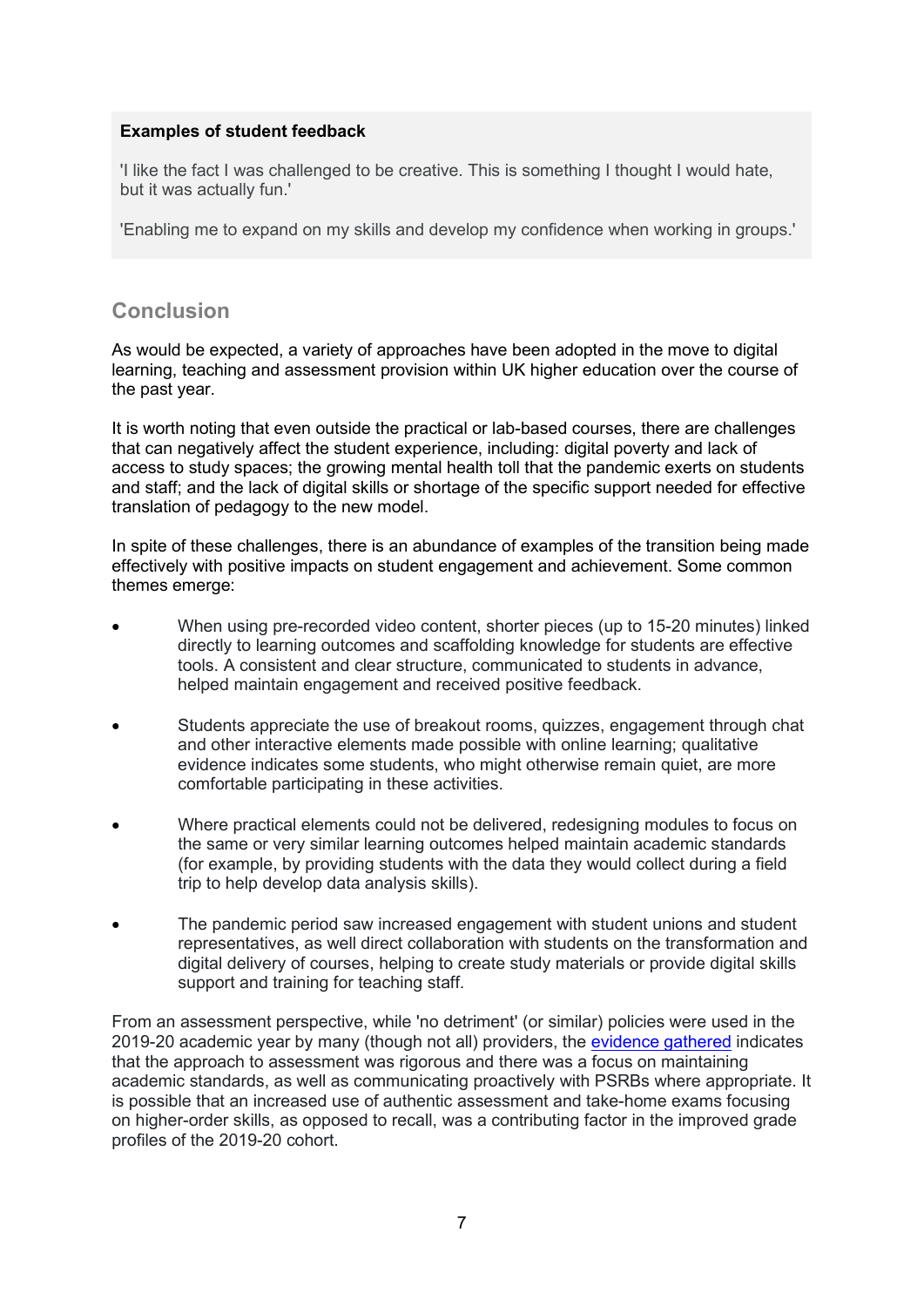The examples in this paper provide a quick introduction to the changes that have taken place. Over the next month, QAA will continue to gather evidence to inform a more extensive review of the ways in which digital teaching, learning and assessment can provide a high-quality student experience and support student success while continuing to secure academic standards.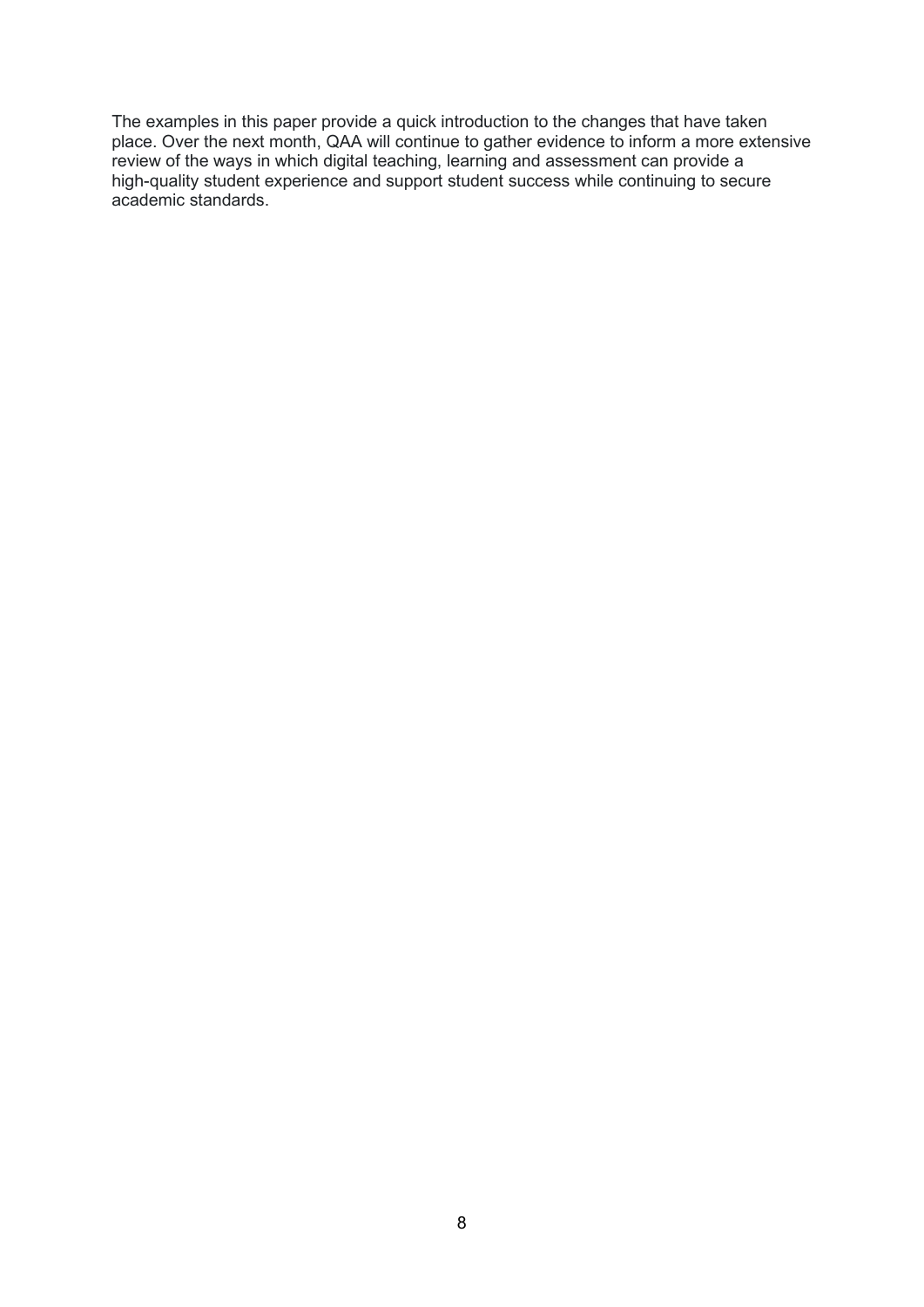# **References and further resources**

- 1. QAA, COVID-19 support and guidance: [www.qaa.ac.uk/news-events/support-and-guidance-covid-19](http://www.qaa.ac.uk/news-events/support-and-guidance-covid-19)
- 2. QAA, *Building a Taxonomy for Digital Learning*: [www.qaa.ac.uk/docs/qaa/guidance/building-a-taxonomy-for-digital-learning.pdf](https://www.qaa.ac.uk/docs/qaa/guidance/building-a-taxonomy-for-digital-learning.pdf)
- 3. QAA, *Questions to Inform a Toolkit for Enhancing Quality in a Digital Environment*: [www.qaa.ac.uk/docs/qaa/guidance/questions-to-inform-a-toolkit-for-enhancing](https://www.qaa.ac.uk/docs/qaa/guidance/questions-to-inform-a-toolkit-for-enhancing-quality-in-a-digital-environment.pdf)[quality-in-a-digital-environment.pdf](https://www.qaa.ac.uk/docs/qaa/guidance/questions-to-inform-a-toolkit-for-enhancing-quality-in-a-digital-environment.pdf)
- 4. Jisc, Learning and teaching reimagined resources: [www.jisc.ac.uk/learning-and-teaching-reimagined](http://www.jisc.ac.uk/learning-and-teaching-reimagined)
- 5. Jisc, 'Learning and teaching reimagined: Change and challenge for students, staff and leaders': [www.jisc.ac.uk/reports/learning-and-teaching-reimagined-change-and-challenge](http://www.jisc.ac.uk/reports/learning-and-teaching-reimagined-change-and-challenge)
- 6. University of Northampton Learning Technology blog, 'Student reflections on Hyflex':

<https://blogs.northampton.ac.uk/learntech/2020/10/14/student-reflections-on-hyflex>

- 7. UCL Teaching and Learning Case Studies, 'Chunking' lectures into shorter, meaningful recordings for online delivery: [www.ucl.ac.uk/teaching-learning/case](https://www.ucl.ac.uk/teaching-learning/case-studies/2020/oct/chunking-lectures-shorter-meaningful-recordings-online-delivery)[studies/2020/oct/chunking-lectures-shorter-meaningful-recordings-online-delivery](https://www.ucl.ac.uk/teaching-learning/case-studies/2020/oct/chunking-lectures-shorter-meaningful-recordings-online-delivery)
- 8. Steve Cayzer, From here to there… reflections on a semester of the #bathblend: [https://stevecayzer.com/2020/12/17/from-here-to-there-reflections-on-a-semester](https://stevecayzer.com/2020/12/17/from-here-to-there-reflections-on-a-semester-of-the-bathblend/)[of-the-bathblend](https://stevecayzer.com/2020/12/17/from-here-to-there-reflections-on-a-semester-of-the-bathblend/)
- 9. Richard Walker, 'Rethinking teaching practice: instructional (re)design for the next academic year' (Connect More 2020 Online): [www.slideshare.net/RichardM\\_Walker/rethinking-teaching-practice-instructional](https://www.slideshare.net/RichardM_Walker/rethinking-teaching-practice-instructional-redesign-for-the-next-academic-year)[redesign-for-the-next-academic-year](https://www.slideshare.net/RichardM_Walker/rethinking-teaching-practice-instructional-redesign-for-the-next-academic-year)
- 10. Helen Lockett, 'The OpenSTEM Labs: delivering practical learning at a distance during the COVID-19 pandemic and beyond' (ALT Summer Summit 2020): [https://altc.alt.ac.uk/summit2020/sessions/a-096](https://altc.alt.ac.uk/summit2020/sessions/a-096/)
- 11. Jim Dickinson, How do you solve a problem like a final year show?: [https://wonkhe.com/blogs/how-do-you-solve-a-problem-like-a-final-year-show](https://wonkhe.com/blogs/how-do-you-solve-a-problem-like-a-final-year-show/)
- 12. Digital Practice Leeds, 'Student-Centred Learning: providing structure and a weekly journey': [https://digitalpractice.leeds.ac.uk/student-centred-learning-providing-a](https://digitalpractice.leeds.ac.uk/student-centred-learning-providing-a-clear-structure-and-weekly-learning-journey/)[clear-structure-and-weekly-learning-journey/](https://digitalpractice.leeds.ac.uk/student-centred-learning-providing-a-clear-structure-and-weekly-learning-journey/)
- 13. Digital Practice Leeds, 'Redesigning modules for online and hybrid teaching': [https://digitalpractice.leeds.ac.uk/redesigning-modules-for-online-and-hybrid](https://digitalpractice.leeds.ac.uk/redesigning-modules-for-online-and-hybrid-teaching/)[teaching/](https://digitalpractice.leeds.ac.uk/redesigning-modules-for-online-and-hybrid-teaching/)
- 14. Jisc, 'The future of assessment: five principles, five targets for 2025': [www.jisc.ac.uk/reports/the-future-of-assessment](https://www.jisc.ac.uk/reports/the-future-of-assessment)
- 15. University of London Centre for Distance Education, 'Practising putting 110,000 examinations online': [https://london.ac.uk/news-and-opinion/centre-distance](https://london.ac.uk/news-and-opinion/centre-distance-education/practising-putting-110000-examinations-online)[education/practising-putting-110000-examinations-online](https://london.ac.uk/news-and-opinion/centre-distance-education/practising-putting-110000-examinations-online)
- 16. BMA, 'Call for review into SJTs': [www.bma.org.uk/news-and-opinion/call-for-review-into-sjts](http://www.bma.org.uk/news-and-opinion/call-for-review-into-sjts)